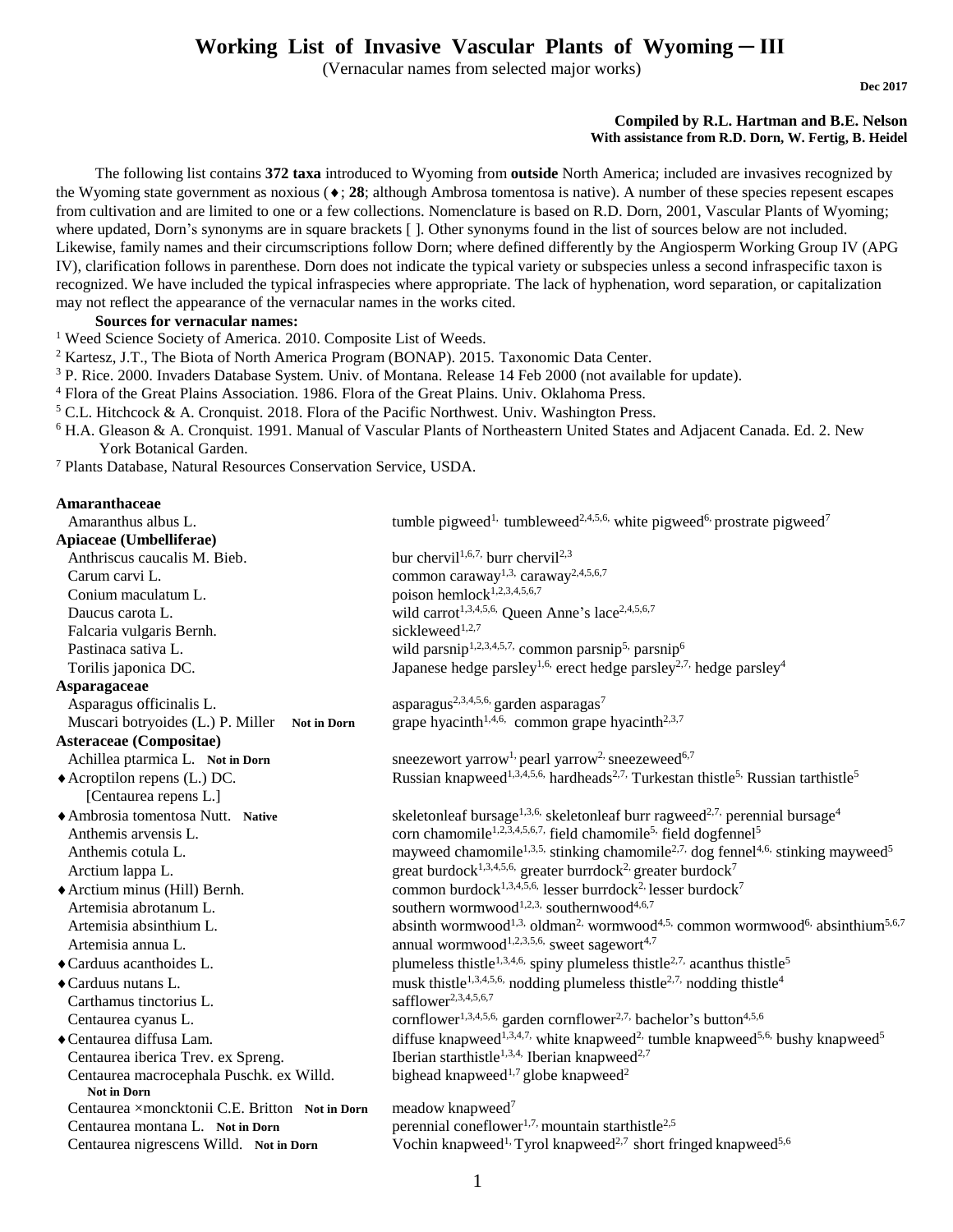Centaurea scabiosa L. greater knapweed<sup>2,7,</sup> scabious starthistle<sup>3,</sup> greater centaurea<sup>4,</sup> hardheads<sup>6</sup> Centaurea solstitialis L.  $V$  yellow starthistle<sup>1,2,3,4,5,6,7,</sup> St. Barnaby's thistle<sup>5</sup>  $\bullet$  Centaurea stoebe L. spotted knapweed<sup>1,2,3,4,5,6,7</sup> ssp. micranthos (S.G. Gmelin ex Gugler) Hayek [Centaurea maculosa Lam.] Centaurea virgata Lam. Not in Dorn squarrose knapweed<sup>1,2,3,7</sup> ssp. squarrosa (Boiss.) Gugler Chondrilla juncea L. Not in Dorn rush skeletonweed<sup>1,2,3,7,</sup> gumsuccory<sup>5,</sup> skeletonweed<sup>6</sup> Cichorium intybus L. chicory<sup>1,2,3,4,5,6,7,</sup> wild succory<sup>5,</sup> bluesailors<sup>5</sup>  $\blacklozenge$  Cirsium arvense (L.) Scop. Canada thistle<sup>1,3,4,5,6,7,</sup> Canadian thistle<sup>2,</sup> field thistle<sup>4</sup>, creeping thistle<sup>5</sup> Cirsium vulgare (Savi) Ten. bull thistle<sup>1,2,3,4,5,6,7</sup>, common thistle<sup>5,</sup> spear thistle<sup>5</sup> Cosmos bipinnatus Cav. garden cosmos<sup>2,7,</sup> common cosmos<sup>6</sup> Cota tinctoria (L.) J. Guy yellow chamomile<sup>1,3,4,5,6,</sup> golden chamomile<sup>2,7</sup> [Anthemis tinctoria L.] Crepis tectorum L. narrowleaf hawksbeard<sup>1,2,7,</sup> rooftop hawksbeard<sup>3,5,</sup> annual hawksbeard<sup>5</sup> Echinops sphaerocephalus L. great globe thistle<sup>1,2,3,7,</sup> globe thistle<sup>6</sup> Galinsoga quadriradiata Ruiz & Pav. hairy galinsoga<sup>1,</sup> shaggy soldier<sup>2,7,</sup> fringed quickweed<sup>3,4,</sup> quickweed<sup>5,</sup> garden pest<sup>5,</sup> common quickweed<sup>6</sup> Gnaphalum uliginosum L. low cudweed<sup>1,4,6,</sup> marsh cudweed<sup>2,5,7</sup> Guizotia abyssinica (L. f.) Cass. Not in Dorn Nigerseed<sup>2,6,</sup> ramtilla<sup>7</sup> Hieracium aurantiacum L. orange hawkweed<sup>1,3,5,7,</sup> devil's paintbrush<sup>2,</sup> kingdevil<sup>5,</sup> golden mouseear hawkweed<sup>5,</sup> orangered kingdevil<sup>6</sup> Hieracium caespitosum Dumort.  $v$ ellow hawkweed<sup>1,</sup> meadow hawkweed<sup>2,3,5,7,</sup> vellow kingdevil<sup>6</sup> Hieracium ×flagellare Willd. whiplash hawkweed<sup>2,6,</sup> hawkweed<sup>7</sup> Hieracium praealtum Vill. ex Gochnat tall hawkweed<sup>1,</sup> kingdevil<sup>2,7,</sup> glaucous kingdevil<sup>6</sup> Jacobaea vulgaris Gaertn. tansy ragwort<sup>1,3,5,6,</sup> stinking willie<sup>2,7</sup> [Senecio jacobaea L.] Lactuca serriola L. prickly lettuce<sup>1,2,3,4,5,6,7</sup> Leucanthemum maximum (Ramond) DC. Portuguese daisy<sup>6,</sup> max chrysanthemum<sup>7,</sup> Shasta dasy<sup>2</sup> [Chrysanthemum lacustre Brot., misapplied] • Leucanthemum vulgare Lam.  $\alpha$  oxeye daisy<sup>1,2,3,4,5,6,7,</sup> marguerite<sup>4,5,</sup> moondaisy<sup>5</sup> [Chrysanthemum leucanthemum L.] Logfia arvensis (L.) Holub field cottonrose<sup>7,</sup> field filago<sup>3,5,</sup> field false cottonrose<sup>2</sup> Matricaria chamomilla L. wild chamomile<sup>1,2,5,</sup> chamomile<sup>6</sup>, German chamomile<sup>7</sup> [Matricaria recutita L.]  $\triangle$ Onopordum acanthium L. Scotch thistle<sup>1,2,3,4,5,6,7</sup> cotton thistle<sup>5</sup> Scorzonera laciniata L. cutleaf vipergrass<sup>2,7,</sup> self salsify<sup>3,</sup> false salsify<sup>4</sup> Senecio vulgaris L. common groundsel<sup>1,3,5,6,</sup> old-man-in-the-spring<sup>2,5,7,</sup> groundsel<sup>4</sup>  $\bullet$  Sonchus arvensis L. ssp. a. field sowthistle<sup>2,4,</sup> perennial sowthistle<sup>1,3,5,6</sup>, field milkthistle<sup>5</sup>, spiny sowthistle<sup>7</sup>  $\bullet$  Sonchus arvensis L. marsh sowthistle<sup>1,5,</sup> field sowthistle<sup>2,4,</sup> perennial sowthistle<sup>3,6,</sup> moist sowthistle<sup>7</sup> ssp. uliginosus (M. Bieb.) Nyman [Sonchus uliginosus M. Bieb.] Sonchus asper (L.) Hill spiny sowthistle<sup>1,3,7,</sup> spinyleaf sowthistle<sup>2,</sup> prickly sowthistle<sup>4,5,6</sup> Sonchus oleraceus L. annual sowthistle<sup>1,3,</sup> common sowthistle<sup>2,4,5,6,7</sup> Tagetes erecta L. Aztec marigold<sup>2</sup> French marigold<sup>6</sup> Aztec sowthistle<sup>7</sup> [Tagetes patula L.] Tanacetum balsamita L.<br>Tanacetum parthenium (L.) Sch. Bip.<br>Tanacetum parthenium (L.) Sch. Bip.<br>Tanacetum parthenium (L.) Sch. Bip.<br>Tanacetum parthenium (L.) Sch. Bip. Tanacetum parthenium (L.) Sch. Bip.  $\blacklozenge$ Tanacetum vulgare L. common tansy<sup>1,2,3,4,5,6,7</sup> Taraxacum erythrospermum Andrz. ex Besser redseed dandelion<sup>2,3,4,5,6,</sup> rock dandelion<sup>7</sup> [Taraxacum laevigatum (Willd.) DC.] Taraxacum officinale Weber ex F.H. Wigg. dandelion<sup>1,3,</sup> common dandelion<sup>2,4,5,6,7</sup> Tragopogon dubius Scop. western salsify<sup>1,3,4,</sup> meadow goat's beard<sup>2,</sup> goat's beard<sup>4,</sup> yellow salsify<sup>5,7,</sup> fistulous goat's beard<sup>6</sup> Tragopogon porrifolius L. common salsify<sup>1,3,</sup> salsify<sup>2,4,5,6,7,</sup> vegetable oyster<sup>4,5,6</sup> Tragopogon pratensis L. meadow salsify<sup>1,3,4,5,</sup> Jack-go-to-bed-at-noon<sup>2,5,7,</sup> showy goat's beard<sup>6</sup> [Tragopogon lamottei Rouy] Tripleurospermum inodoratum (L.) Sch. Bip. false chamomile<sup>1,</sup> false mayweed<sup>2,7,</sup> scentless chamomile<sup>3,6,</sup> wild chamomile<sup>4,</sup> [Matricaria maritima L., misapplied] scentless mayweed<sup>5</sup> **Berberidaceae** Berberis thunbergii DC. Japanese barberry<sup>1,2,3,6,7</sup>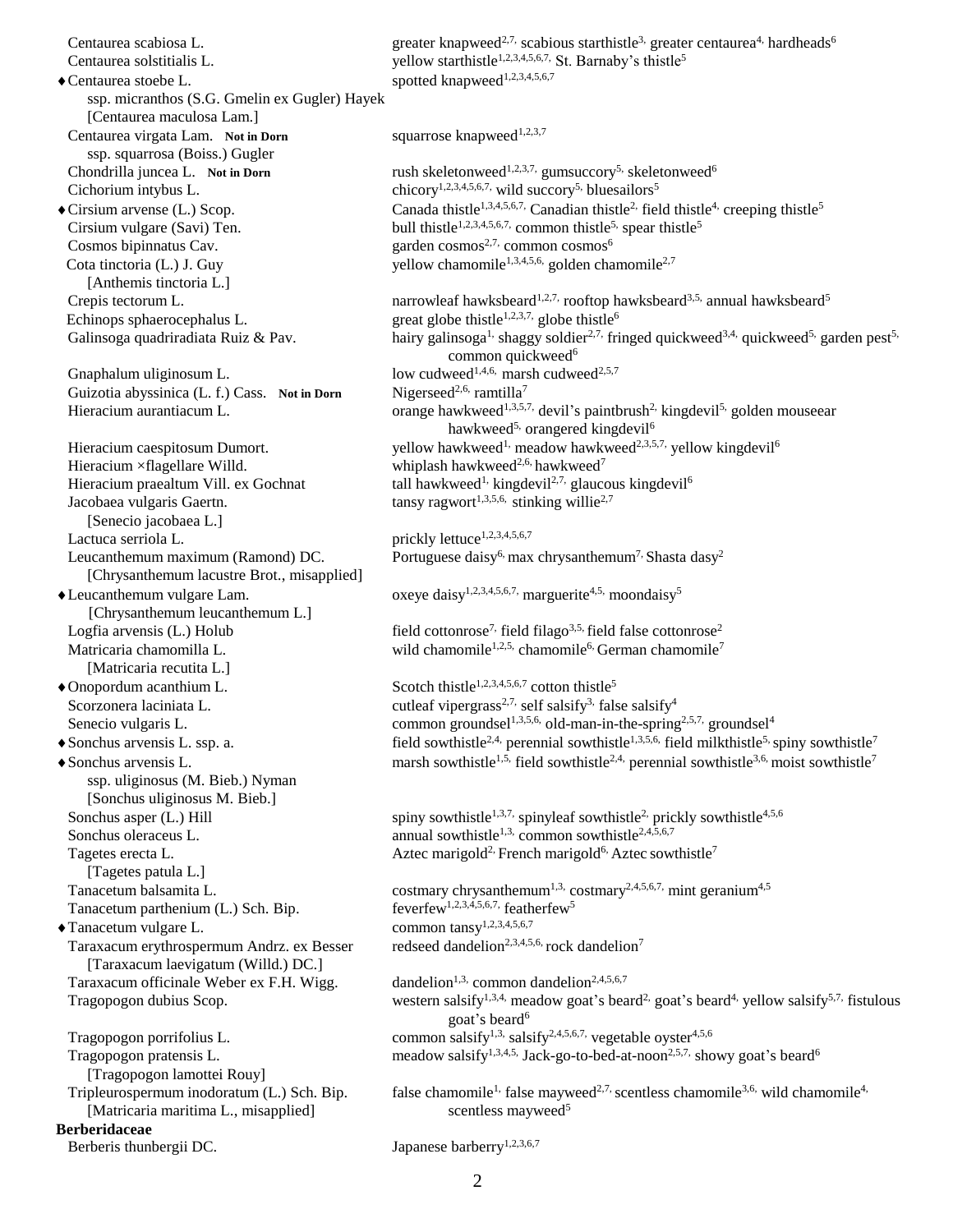#### **Boraginaceae**

Anchusa arvensis (L.) M. Bieb.  $\mu$  small bugloss<sup>1,2,3,6,7</sup> Asperugo procumbens L. catchweed<sup>1,3,5,6,</sup> German madwort<sup>2,7,</sup> madwort<sup>4,5,6</sup><br>Buglossoides arvensis (L.) I.M. Johnst. corn gromwell<sup>1,2,3,5,6,7</sup> Buglossoides arvensis (L.) I.M. Johnst. [Lithospermum arvense L.]  $\bullet$  Cynoglossum officinale L. houndstongue<sup>1,3,4,6,</sup> gypsy flower<sup>2,7,</sup> common houndstongue<sup>5</sup> Echium vulgare L. blueweed<sup>1,3,4,5,6,</sup> common viper's bugloss<sup>2,5,7,</sup> viper's bugloss<sup>4,</sup> snakeflower<sup>5,</sup> bluethistle<sup>5</sup> Lappula squarrosa (Retz.) Dumort. European sticktight<sup>1,</sup> bristly sheepburr<sup>2</sup>, blue stickseed  $4.5$ , tworow stickseed  $6$ , European stickseed<sup>7</sup> Myosotis arvensis (L.) Hill field forget-me-not<sup>1,3,5,7,</sup> rough forget-me-not<sup>2,</sup> field scorpion grass<sup>5,6</sup> Myosotis micrantha Pall. ex Lehm. blue scorpion grass<sup>2,3,6</sup>, strict forget-me-not<sup>7</sup> Myosotis scorpioides L. true forget-me-not<sup>1,2,3,</sup> common forget-me-not<sup>5,</sup> water scorpion grass<sup>6</sup> Myosotis sylvatica Hoffm.  $\text{woodland forget-me-not}^{2,7}, \text{wood-forget-me-not}^{3,5}, \text{garden forget-me-not}^{4,6}$ **Brassicaceae (Cruciferae)** Alliaria petiolata (M. Bieb.) Cavara & Grande garlic mustard<sup>1,2,4,5,7,</sup> hedge garlic<sup>5</sup> **Not in Dorn** Alyssum alyssoides (L.) L. yellow alyssum<sup>1,3,</sup> pale madwort<sup>2,7,</sup> pale alyssum<sup>4,5</sup> Alyssum desertorum Stapf var. d. dwarf alyssum<sup>1,3,</sup> desert madwort<sup>2,7,</sup> alyssum<sup>4,</sup> desert alyssum<sup>5</sup> Alyssum simplex Rudolphi  $\qquad \qquad$  field alyssum<sup>1,</sup> European madwort<sup>2,</sup> smallflowered alyssum<sup>3</sup>, alyssum<sup>7</sup> [Alyssum parviflorum Fisch. ex M. Bieb. var. micranthum (C.A. Mey.) Dorn] Armoracia rusticana P. Gaertn., B. Mey.,  $\&$  horseradish<sup>1,2,3,4,5,6,7</sup> Scherb. Barbarea vulgaris R. Br. yellow rocket<sup>1,3,5,6,</sup> garden yellowrocket<sup>2,7,</sup> wintercress<sup>4,</sup> bitter wintercress<sup>5</sup> Berteroa incana (L.) DC. hoary alyssum<sup>1,3,6,7,</sup> hoary false madwort<sup>2,</sup> hoary false alyssum<sup>4,</sup> berteroa<sup>5</sup> Brassica juncea (L.) Czern. Indian mustard<sup>1,3,4,5,6</sup>, Chinese mustard<sup>2,5,6</sup>, brown mustard<sup>6</sup><br>Brassica nigra (L.) Koch Not in Dorn black mustard<sup>1,2,4,5,6,7</sup> Brassica nigra (L.) Koch Not in Dorn Brassica rapa L. birdsrape mustard<sup>1,3,</sup> rape<sup>2,</sup> wild turnip<sup>4,</sup> field mustard<sup>5,7,</sup> common mustard<sup>5,</sup> bird rape<sup>5</sup> Camelina microcarpa Andrez. ex DC. smallseed falseflax<sup>1,3,4,6,</sup> littlepod falseflax<sup>2,5,7,</sup> hairy falseflax<sup>5</sup> Camelina sativa (L.) Crantz largeseed falseflax<sup>1,3,6,</sup> gold-of-pleasure<sup>2,4,5,</sup> falseflax<sup>5,7</sup><br>Capsella bursa-pastoris (L.) Medik. shepherd's purse<sup>1,2,3,4,5,6,7</sup> Capsella bursa-pastoris (L.) Medik. Chorispora tenella (Pall.) DC. blue mustard<sup>1,3,4,5,6,</sup> crossflower<sup>2,7,</sup> chorispora<sup>5</sup> Conringia orientalis (L.) Dumort. haresear mustard<sup>1,2,3,4,5,6,7,</sup> haresear cabbage<sup>5,</sup> treacle mustard<sup>5</sup> Descurainia sophia (L.) Webb ex Prantl flixweed<sup>1,3,4,5,</sup> herb Sophia<sup>2,6,7,</sup> tansy mustard<sup>6</sup> Draba nemorosa L. wood whitlograss<sup>1,</sup> woodland whitlowgrass<sup>2,</sup> yellow whitlowort<sup>4,</sup> wood draba  $5^{7}$ Draba verna L. spring whitlowgrass<sup>1,2,3,5,</sup> whitlowgrass<sup>6</sup> spring draba<sup>7</sup> Erucastrum gallicum (Willd.) O.E. Schulz dog mustard<sup>1,3,4,5,6</sup>, common dog mustard<sup>2,7</sup> Erysimum cheiranthoides L. wallflower mustard<sup>1,3,</sup> wormseed wallflower<sup>2,4,7,</sup> treacle mustard<sup>5,</sup> wormseed mustard<sup>5,6</sup> Erysimum repandum L. bushy wallflower<sup>1,3,4,6,</sup> spreading wallflower<sup>2,5,7,</sup> treacle mustard<sup>6</sup> Euclidium syriacum (L.) R. Br. Syrian mustard<sup>1,2,3,7,</sup> euclidium<sup>5</sup> Hesperis matronalis L.  $d$  damesrocket<sup>1,3,4,6,7,</sup> mother-of-the-evening<sup>2</sup>. Damask violet<sup>5,</sup> dame's violet<sup>5,</sup> sweet rocket<sup>5</sup>  $\blacklozenge$  Isatis tinctoria L. dyer's woad<sup>1,2,3,5,7,</sup> woad<sup>6</sup> Lepidium appelianum Al-Shehbaz hairy whitetop<sup>1,3,7,</sup> globepod pepperwort<sup>2,</sup> globepod hoarycress<sup>5,6,</sup> whitetop<sup>4</sup> [Cardaria pubescens (C.A. Mey.) Jarm.] Lepidium campestre (L.) R. Br. field pepperweed<sup>1,3,7,</sup> creamanther field pepperwort<sup>2,</sup> field peppergrass<sup>4,5,</sup> field cress<sup>5,6,</sup> pepperwort<sup>5</sup> Lepidium chalapensis L. lenspodded whitetop<sup> $1,2,7$ </sup>, lenspod pepperwort<sup>2</sup>, Chalapa hoarycress<sup>3,5,</sup> lenspodded [Cardaria chalapensis (L.) Hand.-Mazz.] hoary cress<sup>4,6</sup> ◆Lepidium draba L. hoary cress<sup>1,3,4,</sup> heartpod pepperwort<sup>2,</sup> heartpod hoarycress<sup>2,5,6,</sup> hoary pepperwort<sup>5,</sup> [Cardaria draba (L.) Desv.] whitetop<sup>7</sup> Eightharpoonup Lepidium L. **performal performal performal performal** percennial pepperweed<sup>1,3,6,</sup> broadleaf pepperwort<sup>2,5,7,</sup> pepperwort<sup>5</sup> Lepidium perfoliatum L. clasping pepperweed<sup>1,3,6,7,</sup> clasping pepperwort<sup>2,</sup> clasping peppergrass<sup>4,5</sup> Lepidium sativum L. garden cress<sup>1,3,4,5,6,</sup> garden pepperwort<sup>2</sup>, garden pepperweed<sup>7</sup> Lobularia maritima (L.) Desv. sweet alyssum<sup>1,3,5,6,7</sup> sweet alyssum<sup>1,3,5,6,7</sup> sweet alyssum<sup>1,3,5,6,7</sup> sweet alyssum<sup>1,3,5,6,7</sup> sweet alyssum<sup>1,3,5,6,7</sup> sweet alyssum<sup>1,3,5,6,7</sup> sweet alyssum<sup>1,3,5,6,7</sup> sweet alyssum<sup>1,3</sup> sweet alyssum<sup>1,3,5,6,7</sup> sweet alison<sup>2,5</sup> Nasturtium microphyllum Boenn. ex Reichenb. **Not in Dorn** Nasturtium officinale R. Br. watercress<sup>1,2,3,4,5,6,7</sup>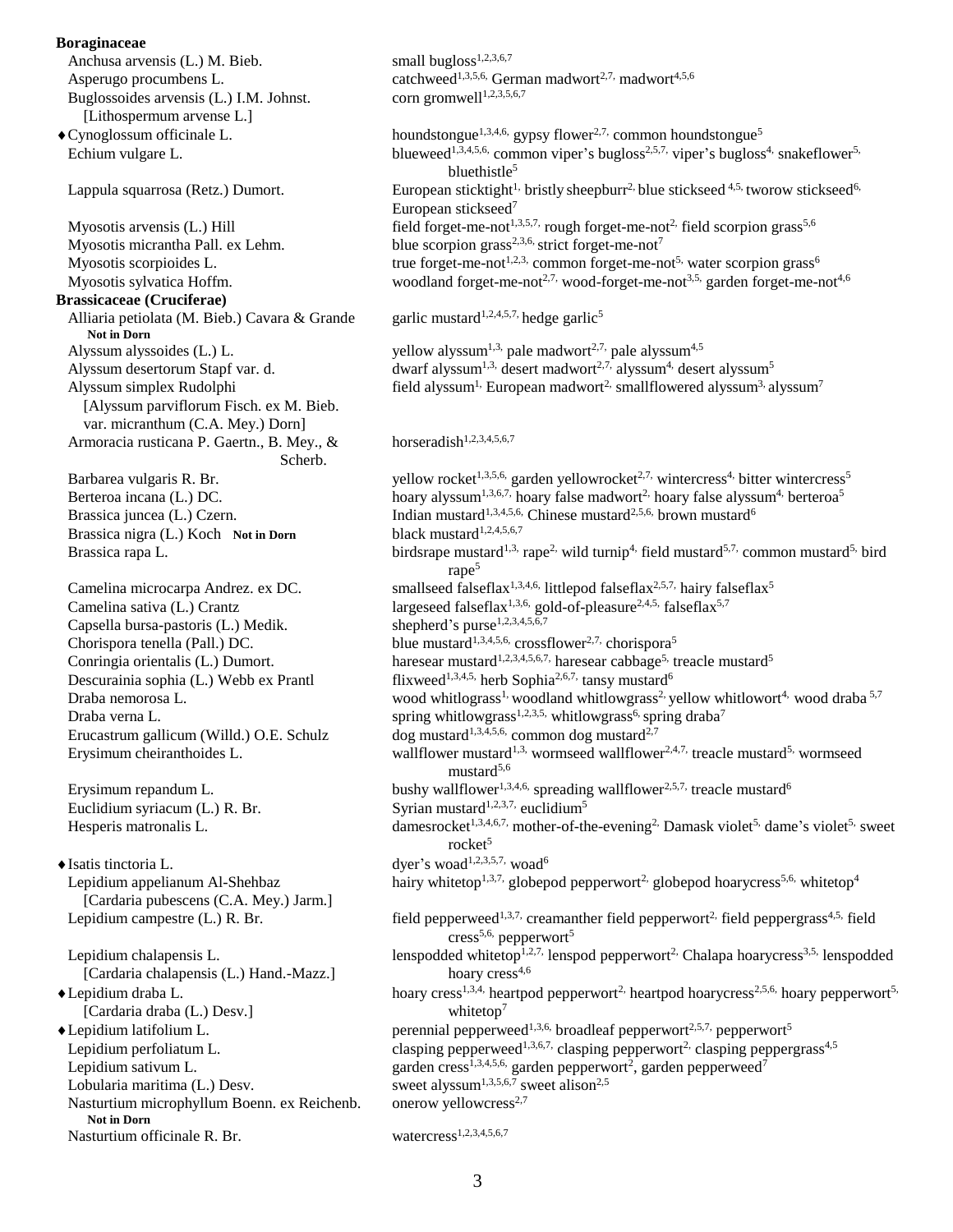Raphanus sativus L. radish<sup>1,2,4,6,</sup> wild radish<sup>3,5,</sup> cultivated radish<sup>7</sup> Rorippa austriaca (Crantz) Bess. Not in Dorn Austrian fieldcress<sup>1,3,4,</sup> Austrian yellowcress<sup>2,7,</sup> field yellowcress<sup>6</sup> Sinapsis arvensis L. wild mustard<sup>1,3,5,7,</sup> corn mustard<sup>2,</sup> charlock<sup>4,5,6</sup> Sisymbrium altissimum L. tumblemustard<sup>1,</sup> tall hedgemustard<sup>2,</sup> tall tumblemustard<sup>3,7,</sup> tumbling mustard<sup>4,6,</sup> Jim hill mustard $5,6$ Sisymbrium irio L. Not in Dorn London rocket<sup>1,2,4,6,7</sup> Sisymbrium loeselii L.  $tall \text{ hedge mustard}^{1,3,4,6}$  false London rocket<sup>2</sup> Loesel tumblemustard<sup>5</sup>, small tumbleweed mustard<sup>7</sup> Strigosella africana (L.) Botsch. Malcolm stock<sup>1,3,</sup> African addersmouth<sup>2,</sup> malcolmia<sup>5,</sup> African mustard<sup>7</sup> [Malcolmia africana (L.) R. Br.] Thlaspi arvense L.  $\qquad \qquad$  field pennycress<sup>1,2,3,4,5,6,7,</sup> fanweed<sup>5</sup>, stinkweed<sup>5</sup> **Campanulaceae** Campanula rapunculoides L. creeping bellflower<sup>1,2,3,4,5</sup>, rover bellflower<sup>4</sup>,5,6, rampion bellflower<sup>7</sup> **Cannabaceae** Cannabis sativa L. marijuana<sup>1,3,4,7,</sup> hemp<sup>2,4,5,6</sup>, Indian hemp<sup>6</sup> **Caprifoliaceae (inc. in Adoxaceae, APG IV; Viburnum remains)** Lonicera ×bella Zabel **Not in Dorn** showy fly honeysuckle<sup>7</sup> Lonicera morrowii A. Gray Morrow's honeysuckle<sup> $2,7$ </sup> Lonicera tatarica L. Tatarian honeysuckle<sup>1,3,4,6,7,</sup> twinsisters<sup>2</sup> Viburnum lantana L. wayfaring tree<sup> $2,6,7$ </sup> **Caryophyllaceae** Agrostemma githago L. corn cockle<sup>1,3,4,6,</sup> common corn cockle<sup>2,5,7,</sup> corn campion<sup>5</sup> Arenaria serpyllifolia L. thymeleaf sandwort<sup>1,2,3,4,5,6,7</sup> Cerastium fontanum Baumg. common mouseear chickweed<sup>2,4,</sup> mouseear chickweed<sup>1,3,5,6,</sup> common ssp. vulgare (Hartm.) Greuter & Burdet chickweed<sup>5, big chickweed<sup>5,7</sup></sup> Cerastium glomeratum Thuill. Sticky chickweed<sup>1,3,5,</sup> sticky mouseear chickweed<sup>2,</sup> clammy chickweed<sup>6</sup> [Cerastium viscosum L., misapplied] Cerastium tomentosum L. snow-in-summer<sup>2,3,7</sup> Dianthus armeria L. ssp. a. Deptford pink<sup>1,2,3,4,5,6,7,</sup> grass pink<sup>5</sup> Dianthus barbatus L. ssp. b.<br>
Dianthus deltoides L. ssp. d.<br>
maiden pink<sup>2,3,5,6,7</sup> Dianthus deltoides L. ssp. d. Gypsophila paniculata L.<br>Gypsophila scorzonerifolia Ser.<br>garden babysbreath<sup>2,7</sup> Gypsophila scorzonerifolia Ser. Holosteum umbellatum L. ssp. u. spurry<sup>1,3,</sup> jagged chickweed<sup>2,4,5,6,7</sup> Saponaria officinalis L. bouncingbet<sup>1,3,4,6,7,</sup> bouncing bettsoapwort<sup>5,6</sup> Silene cserei Baumg. biennial campion<sup>1,</sup> Balkan catchfly<sup>2,7,</sup> smooth catchfly<sup>4</sup> Silene dichotoma Ehrh. ssp. d. hairy catchfly<sup>1,3,</sup> forked catchfly<sup>2,4,5,7</sup> Silene latifolia Poir. white campion<sup>1,3,4,5,6,</sup> bladder campion<sup>2,7,</sup> white cockle<sup>4,6,</sup> evening campion<sup>5</sup> Silene noctiflora L. nightflowering catchfly<sup>1,2,3,4,</sup> sticky cockle<sup>4,5,6,</sup> nightflowering silene<sup>5,7,</sup> catchfly<sup>6</sup> Silene pendula L. Not in Dorn<br>
nodding catchfly<sup>1,7,</sup> nodding campion<sup>2</sup> Silene vulgaris (Moench) Garcke bladder campion<sup>1,3,4,5,6,</sup> maiden's tears<sup>2,7</sup> Spergula arvensis L.  $\qquad \qquad \text{com spurry}^{1,2,3,4,5,7}, \text{stickwort}^{5}, \text{starwort}^{5}$ Spergularia echinosperma (Čelak.) Asch.&Graebn. bristleseed sandspurry<sup>2,7</sup> Spergularia media (L.) C. Presl var. m. stout sandspurry<sup>3,5,</sup> satin flower<sup>2,</sup> media sandspurry<sup>7</sup> Spergularia rubra (L.) J. Presl & C. Presl red sandspurry<sup>1,3,5,7,</sup> ruby sandspurry<sup>2,</sup> roadside sandspurry<sup>6</sup> Stellaria media (L.) Vill. common chickweed<sup>1,2,4,6</sup>, chickweed<sup>3,5,7</sup> Vaccaria hispanica (Mill.) Rauschert cowcockle<sup>1,2,3,4,5,</sup> cowherb<sup>4,5,6</sup>, cow soapwort<sup>7</sup> **Chenopodiaceae (inc. in Amaranthaceae, APG IV)** Atriplex heterosperma Bunge twoscale saltbush<sup>2,7,</sup> weedy orache<sup>3</sup> Atriplex hortensis L. garden orach<sup>1,3,7,</sup> garden orache<sup>2,5,</sup> orache<sup>4,5,6,</sup> sea purslane<sup>5</sup> Atriplex patula L. spreading orach<sup>1,3,</sup> halberdleaf orache<sup>2</sup>, common orache<sup>5,</sup> spear orache<sup>5,</sup> spearscale<sup>6,</sup> spear saltbush<sup>7</sup> Atriplex rosea L. red orach<sup>1,3,</sup> tumbling orache<sup>2,</sup> red orache<sup>4,5,6,</sup> red scale<sup>4</sup>, tumbling saltweed<sup>7</sup> Bassia hyssopifolia (Pall.) Kuntze fivehook bassia<sup>1,3,4,6,</sup> fivehorn smotherweed<sup>2,7</sup> Kochia scoparia (L.) Scrad. kochia<sup>1,3,4</sup>, Mexican fireweed<sup>2</sup>, fireweed<sup>4</sup>, summer cypress<sup>4,5,6</sup>, mock cypress<sup>4,5,</sup> [Bassia sieversiana (Pall.) W.A. Weber] burning bush<sup>5,7</sup> red belvedere<sup>5</sup> Chenopodium album L. common lambsquarter<sup>1,3,</sup> lamb's quarters<sup>2,4,5,6,7,</sup> white goosefoot<sup>5,</sup> pigweed<sup>5,6</sup> Chenopodium glaucum L. var. g.  $o$ akleaf goosefoot<sup>1,2,3,4,5,6,7,</sup> glaucous goosefoot<sup>5</sup> Dysphania botrys (L.) Mosyakin & Clements Jerusalem oak goosefoot<sup>1,3,5,7,</sup> Jerusalem oak<sup>2,4,5,6,</sup> feather geranium<sup>5,6</sup> [Chenopodium botrys L.] Halogeton glomeratus (M. Bieb.) C.A. Mey. halogeton<sup>1,3,5,</sup> saltlover<sup>2,7</sup>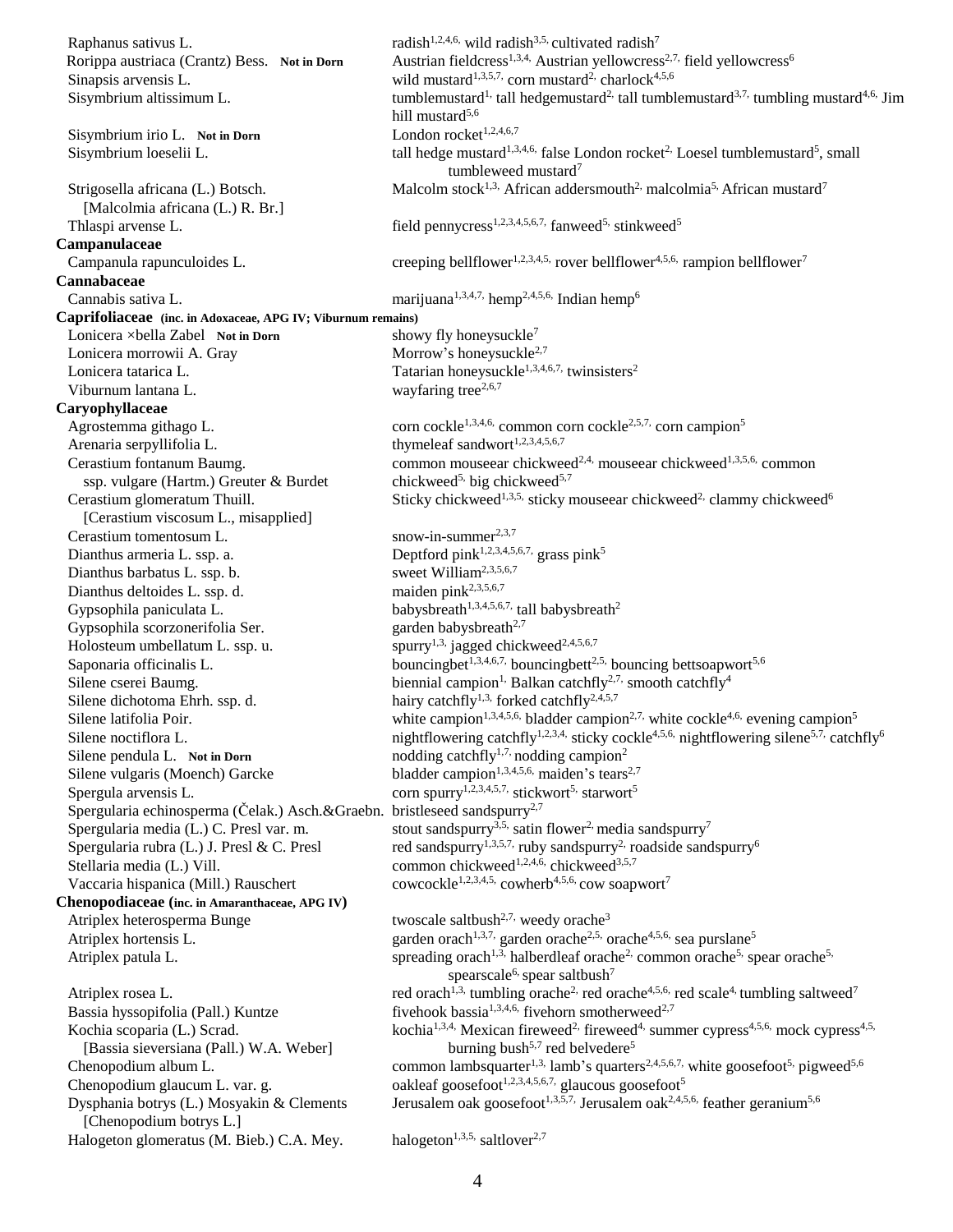Salsola collina Pall. slender Russian thistle<sup>2,3,7,</sup> tumbleweed<sup>4,</sup> katune<sup>6</sup> Salsola tragus L. Russian thistle<sup>1,3,4,5,6,</sup> prickly Russian thistle<sup>2,7,</sup> tumbleweed<sup>4,5,</sup> wind witch<sup>5,</sup> saltwort<sup>6</sup> **Suaeda linifolia Pall.** pinleaf seepweed<sup>2,7</sup> **Convolvulaceae** • Convolvulus arvensis L. field bindweed<sup>1,2,3,4,6,7,</sup> field morningflory<sup>5,</sup> small bindweed<sup>5</sup> Cuscuta approximata Bab. smallseed alfalfa dodder<sup>1,5,</sup> alfalfa dodder<sup>2,7,</sup> clustered dodder<sup>3,5,</sup> legume dodder<sup>6</sup> var. urceolata (Kuntze) Yunck.] Cuscuta epithymum L. clover dodder<sup>1,2,3,7,</sup> common dodder<sup>5,</sup> thyme dodder<sup>5, legume dodder<sup>6</sup></sup> **Crassulaceae** Sedum acre L. mossy stonecrop<sup>1,2,3,</sup> wall pepper<sup>5,</sup> golden carpet<sup>6,</sup> goldmoss stonecrop<sup>7</sup> **Cucurbitaceae Cucurbita pepo L. var. p. Not in Dorn** field pumpkin<sup>2,7</sup> **Dipsacaceae (inc. in Caprifoliaceae, APG IV)**  $\sum_{n=1}^{\infty}$  Dipsacus fullonum L. common teasel<sup>1,3,4,</sup> Fuller's teasel<sup>2,6,7,</sup> gypsy combs<sup>6</sup> Knautia arvensis (L.) J.M. Coult. bluebuttons<sup>1,2,3,4,6,</sup> bluecaps<sup>4</sup>, field scabious<sup>4,5,7</sup> **Elaeagnaceae** ◆ Elaeagnus angustifolia L. Russian olive<sup>1,2,3,4,5,6,7,</sup> oleaster<sup>6</sup> **Euphorbiaceae** Euphorbia agraria M. Bieb. urban spurge<sup>2,3,7</sup><br>Euphorbia cyparissias L. cypress spurge<sup>1,2,3,4,5,6,7</sup> Euphorbia cyparissias L. Euphorbia helioscopia L. sun spurge<sup>1,3,</sup> mad woman's milk<sup>2,7,</sup> summer spurge<sup>5,</sup> wartweed<sup>6</sup> Euphorbia myrsinites **Not in Dorn** myrtle spurge<sup>1,2,7</sup> Euphorbia virgata Waldst. & Kit.] leafy spurge<sup>1,3,4,6,7,</sup> wolf's milk<sup>2</sup>. Esula spurge<sup>5,</sup> Russian leafy spurge<sup>7</sup> [Euphorbia esula L. var. e.] [Euphorbia esula L. var. uralensis (Fisch. ex Link) Dorn] **Fabaceae (Leguminosae)** Astragalus cicer L. chickpea milkvetch<sup>2,3,5,6,7</sup> Astragalus tibetanus Benth. ex Bunge  $\qquad$  Tibetan milkvetch<sup>2</sup> Tibet milkvetch<sup>7</sup> Caragana arborescens Lam. Siberian peashrub<sup>2,4,7,</sup> caragana<sup>3</sup> Coronilla varia L. trailing crownvetch<sup>1,2,</sup> purple crownvetch<sup>2,</sup> crown vetch<sup>4,5,6,7</sup> Lathyrus latifolius L. everlasting peavine<sup>1,3,5,</sup> everlasting pea<sup>2,4,6,</sup> perennial sweetpea<sup>4,</sup> perennial peavine<sup>5,</sup> perennial pea<sup>7</sup> Lathyrus sylvestris L. flat peavine<sup>1,3,5,</sup> narrowleaf vetchling<sup>2,</sup> narrowleaved everlasting peavine<sup>5,</sup> flat pea<sup>7</sup> Lotus corniculatus L. birdsfoot trefoil<sup>1,3,4,5,6,</sup> garden birdsfoot trefoil<sup>2</sup> Medicago falcata L. alfalfa<sup>2,4</sup>, sickle medic<sup>3</sup>, yellow lucerne<sup>5,</sup> sickle medic<sup>5,</sup> yellow alfalfa<sup>6,7</sup> [Medicago sativa L. var. falcata (L.) Doell] Medicago lupulina L. black medic<sup>1,3,5,</sup> black medick<sup>2,4,6,7,</sup> hop clover<sup>5</sup> Medicago polymorpha L. California burclover<sup>1,3,</sup> toothed medick<sup>2,</sup> burclover<sup>5,</sup> hairy medic<sup>5,7,</sup> smooth burclover<sup>6</sup> Medicago sativa L. ssp. glomerata (Balb.) Rouy alfalfa<sup>1,7</sup> **Not in Dorn** Medicago sativa L. var. s. alfalfa<sup>2,3,4,5,6,7,</sup> lucerne<sup>5,</sup> blue alfalfa<sup>6</sup><br>Medicago sativa L. ssp. ×varia (E.B. Martyn) alfalfa<sup>1,4,5,6,7</sup> Medicago sativa L. ssp. ×varia (E.B. Martyn) Arcang. **Not in Dorn** Melilotus albus Medik. white sweetclover<sup>1,3,4,5,6,</sup> yellow sweetclover<sup>2</sup>, sweetclover<sup>7</sup> Melilotus officinalis (L.) Pall.  $V$  vellow sweetclover<sup>1,2,3,4,5,6,</sup> sweetclover<sup>7</sup> Onobrychis viciifolia Scop. sainfoin<sup>2,3,4,6,7,</sup> saintfoin<sup>5,</sup> sandfain<sup>5,</sup> holy clover<sup>5</sup> Oxytropis riparia Litv. Ruby Valley locoweed<sup>2,</sup> riparian crazyweed<sup>3,</sup> Oxus locoweed<sup>7</sup> Phaseolus vulgaris L.  $\cdot$  .  $\cdot$  kidney bean<sup>2,7,</sup> green bean<sup>3</sup>, common bean<sup>6</sup> Sphaerophysa salsula (Pall.) DC. swainsonpea<sup>1,3,</sup> red bladdervetch<sup>2,</sup> swainsona<sup>5</sup> alkali swainsonpea<sup>7</sup> Trifolium aureum Pollich hop clover<sup>1,3,</sup> greater hop clover<sup>2</sup>, palmate hop clover<sup>6,</sup> golden clover<sup>7</sup> Trifolium campestre Schreb. large hop clover<sup>1,3,</sup> lesser hop clover<sup>2,</sup> low hop clover<sup>4</sup>, pinnate hop clover<sup>6,</sup> field clover<sup>7</sup> Trifolium dubium Sibth. Not in Dorn small hop clover<sup>1,3,4,</sup> sucking clover<sup>2,7,</sup> least hop clover<sup>5,</sup> little hop clover<sup>6</sup> Trifolium fragiferum L. strawberry clover<sup>1,3,4,5,6,7,</sup> strawberryhead clover<sup>2</sup> Trifolium hybridum L.<br>
Trifolium pratense L.<br>
Trifolium pratense L.<br>
Trifolium pratense L.<br>
Trifolium pratense L.<br>
Trifolium pratense L.<br>
Trifolium pratense L. Trifolium pratense L. Trifolium repens L. white clover<sup>1,2,3,4,5,6,7,</sup> ladino clover<sup>4</sup>, Dutch clover<sup>5</sup> Vicia cracca L. **bird** vetch<sup>1,3,4,5,6,7, purplewhite tufted vetch<sup>2</sup>, tufted vetch<sup>5</sup>, cat peas<sup>5</sup>, tinegrass<sup>5</sup></sup>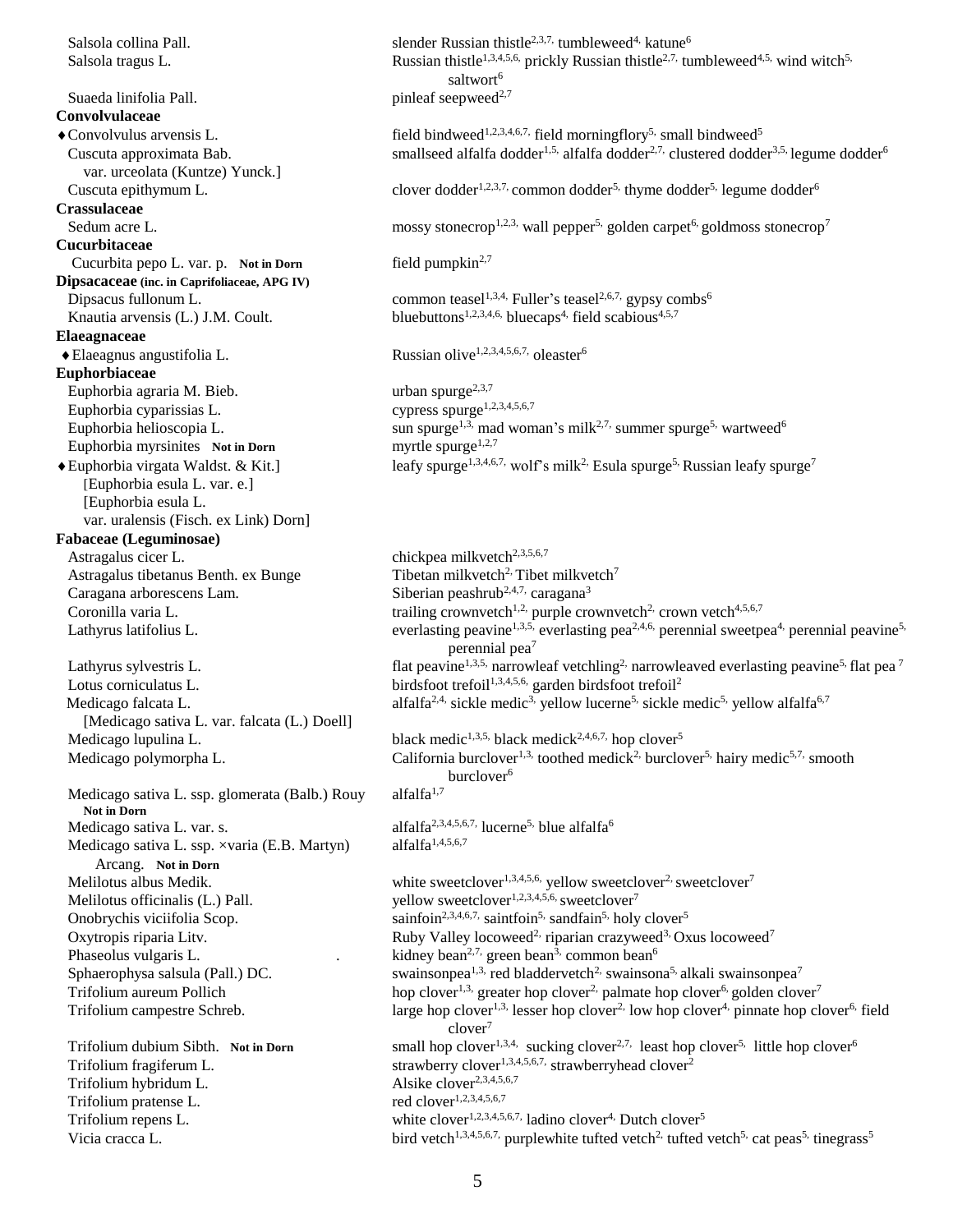| Vicia villosa var. glabrescens Not in Dorn<br>Vicia villosa Roth var. v.<br>Fumariaceae (inc. in Papaveraceae, APG IV) | hairy vetch <sup>1,4,5</sup> , winter vetch <sup>2,5,6,7</sup> , woollypod vetch <sup>4,</sup> woolly vetch <sup>5,</sup><br>hairy vetch <sup>1,3,4,5,6</sup> winter vetch <sup>2,5,7</sup> woollypod vetch <sup>4,</sup> woolly vetch <sup>5,6</sup> |
|------------------------------------------------------------------------------------------------------------------------|-------------------------------------------------------------------------------------------------------------------------------------------------------------------------------------------------------------------------------------------------------|
| Fumaria officinalis L.                                                                                                 | fumitory <sup>1,4,6,</sup> common fumitory <sup>3,5,</sup> drug fumitory <sup>2,7</sup>                                                                                                                                                               |
| Gentianaceae<br>Centaurium pulchellum (Sw.) Druce ex B.L. Rob.                                                         | branched centaury <sup>2,7,</sup> centaury <sup>4,</sup> branching centaury <sup>6</sup>                                                                                                                                                              |
| & Fernald                                                                                                              |                                                                                                                                                                                                                                                       |
| Geraniaceae                                                                                                            | redstem filaree <sup>1,3,6,</sup> redstem storksbill <sup>2,7,</sup> filaria <sup>4</sup>                                                                                                                                                             |
| Erodium cicutarium (L.) L'Her. ex Aiton<br>Geranium pusillum L.                                                        | smallflower geranium <sup>1,3,</sup> smallflower cranesbill <sup>2,5,6,</sup> small cranesbill <sup>4</sup> , small<br>geranium <sup>7</sup>                                                                                                          |
| Grossulariaceae                                                                                                        |                                                                                                                                                                                                                                                       |
| Ribes rubrum L.                                                                                                        | northern red currant <sup>2</sup> , cultivated red currant <sup>3,5,</sup> garden red currant <sup>6,</sup> cultivated<br>current <sup>7</sup>                                                                                                        |
| Hemerocallidaceae                                                                                                      |                                                                                                                                                                                                                                                       |
| Hemerocallis fulva (L.) L.                                                                                             | tawny daylily <sup>1,3,</sup> orange daylily <sup>2,7,</sup> daylily <sup>4,6</sup>                                                                                                                                                                   |
| Hyperiaceae                                                                                                            |                                                                                                                                                                                                                                                       |
| ◆ Hypericum perforatum L. ssp. p.                                                                                      | common St. Johnswort <sup>1,2,4,5,6,7,</sup> St. Johnswort <sup>3,</sup> Klamath weed <sup>5</sup>                                                                                                                                                    |
| <b>Juncaceae</b>                                                                                                       |                                                                                                                                                                                                                                                       |
| Juncus compressus Jacq.                                                                                                | roundfruit rush <sup>2,7,</sup> compressed rush <sup>3</sup>                                                                                                                                                                                          |
| Liliaceae (see Alliaceae, Amaryllidaceae, Asparagaceae, Hemerocallidaceae)                                             |                                                                                                                                                                                                                                                       |
| Lamiaceae (Labiatae)                                                                                                   |                                                                                                                                                                                                                                                       |
| Acinos arvensis (Lam.) Dandy Not in Dorn                                                                               | mother-of-thyme <sup>1,6,</sup> basil thyme <sup>2,3,5,7</sup>                                                                                                                                                                                        |
| [Satureja acinos (L.) Scheele]                                                                                         |                                                                                                                                                                                                                                                       |
| Dracocephalum thymiflorum L.                                                                                           | thymeleaf dragonhead <sup>2,3,5,6,7</sup>                                                                                                                                                                                                             |
| Galeopsis ladanum L.                                                                                                   | red hempnettle <sup>1,2,7,</sup> hempnettle <sup>6</sup>                                                                                                                                                                                              |
| Glechoma hederacea L.                                                                                                  | ground ivy <sup>1,2,3,4,5,7,</sup> Gill-over-the-ground <sup>5,6,</sup> field balm <sup>5,</sup> creeping Charlie <sup>5</sup>                                                                                                                        |
| Lallemantia peltata (L.) Fisch. & C.A. Mey.                                                                            | lion's heart <sup>2,7</sup>                                                                                                                                                                                                                           |
| Lamium amplexicaule L. var. a.                                                                                         | henbit <sup>1,3,4,6,</sup> giraffehead <sup>2,</sup> common henbit <sup>5</sup> , common deadnettle <sup>5</sup> , henbit deadnettle <sup>7</sup>                                                                                                     |
| Leonurus cardiaca L.                                                                                                   | motherwort <sup>1,2,3,4,5,6,</sup> lion's tail <sup>6,</sup> common motherwort <sup>7</sup>                                                                                                                                                           |
| Marrubium vulgare L.                                                                                                   | white horehound <sup>1,2,3,</sup> common horehound <sup>4,</sup> horehound <sup>5,6,7</sup>                                                                                                                                                           |
| Mentha spicata L.                                                                                                      | spearmint <sup>1,2,3,4,5,6,7,</sup> mackerelmint <sup>5</sup>                                                                                                                                                                                         |
| Nepeta cataria L.                                                                                                      | catnip <sup>1,2,3,4,5,6,7,</sup> catmint <sup>5</sup>                                                                                                                                                                                                 |
| Nepeta grandiflora M. Bieb.                                                                                            | Caucasus catnip <sup>2,7</sup>                                                                                                                                                                                                                        |
| Nepeta racemosa Lam.<br>Salvia nemorosa L.                                                                             | racemed catnip <sup>2,7</sup><br>woodland sage <sup>2,7,</sup> violet sage <sup>3,</sup> sage <sup>4</sup>                                                                                                                                            |
| <b>Linaceae</b>                                                                                                        |                                                                                                                                                                                                                                                       |
| Linum usitatissimum L.                                                                                                 | cultivated flax <sup>2,3,5,</sup> common flax <sup>4,5,6,7,</sup> linseed <sup>5</sup>                                                                                                                                                                |
| Lythraceae                                                                                                             |                                                                                                                                                                                                                                                       |
| ◆ Lythrum salicaria L.                                                                                                 | purple loosestrife <sup>1,2,3,4,5,6,7,</sup> longpurples <sup>5</sup> , spiked willowherb <sup>5</sup>                                                                                                                                                |
| <b>Malvaceae</b>                                                                                                       |                                                                                                                                                                                                                                                       |
| Abutilon theophrasti Medik.                                                                                            | velvetleaf <sup>1,2,3,4,6,7,</sup> pie marker <sup>6</sup>                                                                                                                                                                                            |
| Alcea rosea L.                                                                                                         | hollyhock <sup>1,2,3,4,6,7</sup>                                                                                                                                                                                                                      |
| Hibiscus trionum L.                                                                                                    | Venice mallow <sup>1,3,4,</sup> flower-of-an-hour <sup>2,4,5,6,7,</sup> modesty <sup>5</sup>                                                                                                                                                          |
| Lavatera thuringiaca L.                                                                                                | gay mallow <sup>2,</sup> tree lavatera <sup>7</sup>                                                                                                                                                                                                   |
| Malva moschata L.                                                                                                      | musk mallow <sup>1,2,3,5,6,7</sup>                                                                                                                                                                                                                    |
| Malva neglecta Wallr.                                                                                                  | common mallow <sup>1,4,6,7,</sup> dwarf mallow <sup>2,3,5</sup> , cheeses <sup>6</sup>                                                                                                                                                                |
| Malva parviflora L.                                                                                                    | little mallow <sup>1,3,6,</sup> smallwhorl mallow <sup>2,</sup> smallfruited mallow <sup>4,</sup> alkali mallow <sup>5,</sup><br>cheeseweed <sup>5</sup> cheeseweed mallow <sup>7</sup>                                                               |
| Malva pusilla Smith<br>[Malva rotundifolia L.]                                                                         | low mallow <sup>2,</sup> common mallow <sup>3,4,7,</sup> dwarf mallow <sup>6</sup>                                                                                                                                                                    |
| Malva sylvestris L.                                                                                                    | high mallow <sup>1,2,3,4,6,7,</sup> common mallow <sup>5</sup>                                                                                                                                                                                        |
| Malva verticillata L.                                                                                                  | curled mallow <sup>1,</sup> largewhorl mallow <sup>2,</sup> clustered mallow <sup>3,4,7,</sup> whorled mallow <sup>6</sup>                                                                                                                            |
| <b>Moraceae</b>                                                                                                        |                                                                                                                                                                                                                                                       |
| Morus alba L.                                                                                                          | white mulberry <sup>1,2,3,4,5,6,7</sup>                                                                                                                                                                                                               |
| <b>Oleaceae</b>                                                                                                        |                                                                                                                                                                                                                                                       |
| Syringa vulgaris L. Not in Dorn                                                                                        | common lilac <sup>1,2,4,6,7,</sup> lilac <sup>3</sup>                                                                                                                                                                                                 |
| Papaveraceae                                                                                                           |                                                                                                                                                                                                                                                       |
| Papaver somniferum L.                                                                                                  | opium poppy <sup>2,3,4,5,6,7</sup>                                                                                                                                                                                                                    |
| Plantaginaceae                                                                                                         |                                                                                                                                                                                                                                                       |
| Plantago lanceolata L.                                                                                                 | buckhorn plantain <sup>1,3,5</sup> . English plantain <sup>2,4,5,6,</sup> buckhorn <sup>4</sup> , ribwort <sup>5</sup> , ribgrass <sup>6,</sup> narrow                                                                                                |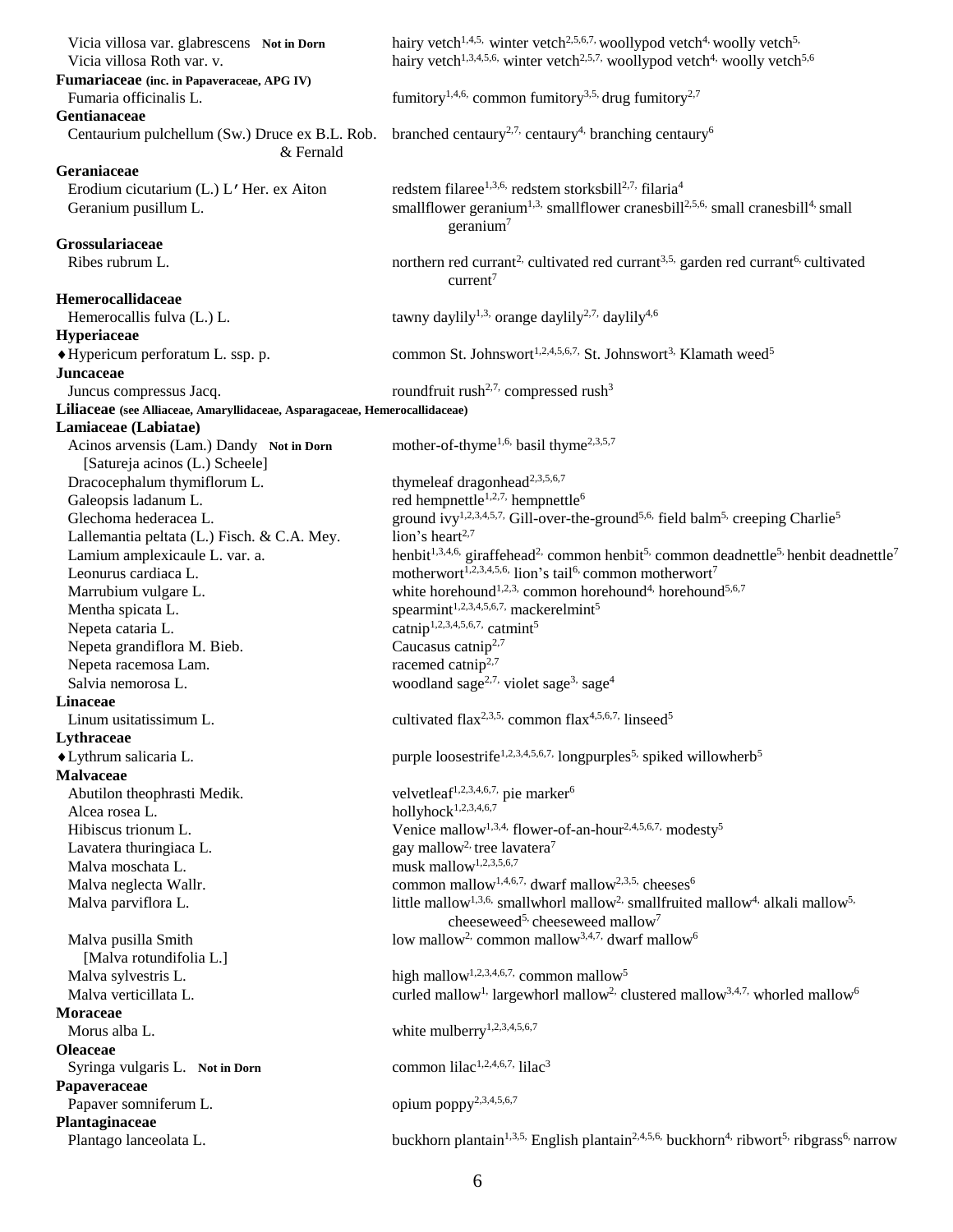**Poaceae (Gramineae)** Aegilops cylindrica Host jointed goatgrass<sup>1,2,3,4,6,7,</sup> goatgrass<sup>5</sup><br>Agropyron cristatum (L.) Gaertn. var. c. cristed wheatgrass<sup>2,3,4,5,6,7</sup> Agropyron cristatum (L.) Gaertn. var. c. var. desertorum (Fisch. ex Link) Dorn Agropyron cristatum  $(L)$  Gaertn. Siberian wheatgrass<sup>2,7</sup> var. fragile (Roth) Dorn Agrostis gigantea Roth **Not in Dorn** redtop<sup>1,4,6,7.</sup> black bentgrass<sup>2</sup> Alopecurus geniculatus L. Apera interrupta (L.) P. Beauv. dense silkybent<sup>2,7,</sup> interrupted apera<sup>3,5</sup><br>Arrhenatherum elatius (L.) J. Presl & C. Presl dil oatgrass<sup>1,2,3,4,5,6,7</sup> Arrhenatherum elatius (L.) J. Presl & C. Presl var. e. **Not in Dorn** Avena fatua L.  $\omega$  wild  $\omega$  at  $1,2,3,5,4,6,7$ Avena sativa L.  $\qquad \qquad \text{oats}^{1,6}, \text{cat}^2$  common oats<sup>3,5,7,</sup> cultivated oats<sup>4</sup> Bromus inermis Leyss. smooth brome<sup>1,2,3,4,5,6,7,</sup> Hungarian brome<sup>5</sup> Bromus hordeaceus L. soft brome<sup>1,2,7,</sup> soft chess<sup>6</sup> Bromus squarrosus L. corn brome<sup>2,7,</sup> largeflowered brome<sup>3</sup> Crypsis alopecuroides (Piller  $&$  Mitterp.) Schrad. Crypsis alopecuroides (Piller & Mitterp.) Schrad. foxtail pricklegrass<sup>2,7,</sup> fox crypsis<sup>3</sup><br>Dactylis glomerata L. orchardgrass<sup>1,2,3,4,5,6,7,</sup> cock's foot grass<sup>5</sup><br>Digitaria ischaemum (Schreb.) Schreb. ex Muhl. smooth crab Digitaria ischaemum (Schreb.) Schreb. ex Muhl. Echinochloa crus-galli (L.) P. Beauv. barnyardgrass<sup>1,4,6,7,</sup> large barnyardgrass<sup>1</sup>. Echinochloa frumentacea Link Not in Dorn Japanese millet<sup>1,2,</sup> billion-dollar grass<sup>6,7</sup> Echinochloa frumentacea Link Not in Dorn Elymus elongatus (Host) Runem. tall wheatgrass<sup>1,3,4,6,7,</sup> Eurasian quackgrass<sup>2</sup> var. ponticus (Podp.) Dorn var. ruthenicus (Griseb.) Dorn Elymus junceus Fisch. Russian wildrye<sup>2,3,4,7</sup> Eragrostis cilianensis (All.) Vignolo ex Janch. stinkgrass<sup>1,2,3,4,5,6,7</sup>, candy extends the love extenditure of the love extenditure of the love extending the love extending the love extending the love extending the love Eragrostis minor Host Eragrostis pilosa (L.) P. Beauv. var. perplexa (L.H. Harv.) S.D. Koch Hordeum distichon L. barley<sup>1,7,</sup> common barley<sup>2,</sup> tworow barley<sup>5,6</sup> ssp. leporinum (Link) Arcang. [Hordeum leporinum Link] Lolium persicum Boiss. & Hohen. ex Boiss.

leaf plantain $7$ **Plantago major L.** broadleaf plantain<sup>1,</sup> greater plantain<sup>2</sup>, common plantain<sup>4,5,6,7,</sup> nippleseed plantain<sup>5</sup> Agropyron cristatum (L.) Gaertn. clustered wheatgrass<sup>2, crested wheatgrass<sup>2,3,</sup> desert wheatgrass<sup>7</sup></sup> Agropyron triticeum Gaertn. annual false wheatgrass<sup>2,</sup> annual wheatgrass<sup>3,7</sup> Agrostis capillaris L. colonial bentgrass<sup>1,3,5,7,</sup> colonial bent<sup>2</sup>. Rhode Island bentgrass<sup>6</sup> Agrostis stolonifera L. creeping bentgrass<sup>1,3,5,6,7,</sup> spreading bent<sup>2,6</sup> redtop<sup>4,5,</sup> fiorin<sup>5</sup> Aira caryophyllea L. silver hairgrass<sup>1,3,5,6,7,</sup> common silver hairgrass<sup>2</sup> Alopecurus arundinaceus Poir. creeping meadow foxtail<sup>2,7,</sup> creeping foxtail<sup>3,4</sup> marsh meadow foxtail<sup>2,</sup> marsh foxtail<sup>4,6</sup> Alopecurus pratensis L. meadow foxtail<sup>1,3,4,5,6,7,</sup> field meadow foxtail<sup>2</sup> Anthoxanthum odoratum L. **Not in Dorn** sweet vernalgrass<sup>1,5,6,7,</sup> large sweet vernalgrass<sup>2</sup> Bromus briziformis Fisch. & C.A. Mey. rattlesnake brome<sup>1,2,3,7,</sup> rattlegrass<sup>5,</sup> rattle chess<sup>5</sup>, rattlesnake grass<sup>5</sup>, rattlesnake chess<sup>6</sup> Bromus commutatus Schrad. hairy chess<sup>1,2,3,4,5,6,</sup> meadow brome<sup>5,</sup> hairy brome<sup>5,</sup> bald brome<sup>7</sup> Bromus japonicus Thunb. ex Murray Japanese brome<sup>1,3,4,5,</sup> field brome<sup>2,</sup> Japanese chess<sup>5,6</sup> Bromus secalinus L. cheat<sup>1,4,5,6,</sup> rye brome<sup>2,3,5,</sup> chess<sup>5,6,</sup> field brome<sup>7</sup> Bromus tectorum L. downy brome<sup>1,3,4,</sup> cheat grass<sup>2,5,7,</sup> downy chess<sup>5,6,</sup> June grass<sup>6</sup> Digitaria sanguinalis (L.) Scop. large crabgrass<sup>1,3,</sup> hairy crabgrass<sup>2,4,5,7,</sup> northern crabgrass<sup>6</sup> barnyardgrass<sup>1,4,6,7,</sup> large barnyardgrass<sup>2,3,5,</sup> watergrass<sup>5</sup> Elymus hispidus (Opiz) Melderis var. h. intermediate quackgrass<sup>2,3,4,5,</sup> intermediate wheatgrass<sup>7</sup> Elymus hispidus (Opiz) Melderis intermediate quackgrass<sup>2,3,4,5,</sup> intermediate wheatgrass<sup>7</sup> Elymus multicaulis Kar. & Kir. manystem lymegrass<sup>2</sup>, creeping wildrye<sup>3,5,</sup> beardless wildrye<sup>5</sup>, manystem wildrye<sup>7</sup> Elymus racemosus Lam. mammoth lymegrass<sup>2,</sup> Volga wildrye<sup>3,</sup> Sibarian wildrye<sup>5,</sup> mammoth wildrye<sup>7</sup> Elymus repens (L.) Gould quackgrass<sup>1,3,4,5,6,</sup> creeping wildrye<sup>2,</sup> quitchgrass<sup>5,7,</sup> couchgrass<sup>5</sup><br>Eragrostis cilianensis (All.) Vignolo ex Janch. stinkgrass<sup>1,2,3,4,5,6,7</sup>, candygrass<sup>5</sup> Indian lovegrass<sup>2,</sup> tufted eragrostis<sup>5</sup> Hordeum murinum L. hare barley<sup>1,7,</sup> wall barley<sup>2</sup> charming barley<sup>3,5</sup> Hordeum vulgare L. ssp. v. barley<sup>1,6,</sup> common barley<sup>2,3,7</sup>, cultivated barley<sup>4,5</sup> Lolium multiflorum Lam. Italian ryegrass<sup>1,3,4,5,6,7,</sup> perennial ryegrass<sup>2</sup>, Australian ryegrass<sup>5</sup> Lolium perenne L.<br>
Lolium persicum Boiss. & Hohen. ex Boiss. Persian darnel<sup>1,3,6,</sup> Persian ryegrass<sup>2</sup> Panicum miliaceum L. ssp. m. wild proso millet<sup> $1,3$ </sup> hog millet<sup>2</sup> broomcorn millet<sup>4,5,6,7,</sup> proso millet<sup>4,6</sup> Phalaris canariensis L. canarygrass<sup>1,3,4,5,6,</sup> common canarygrass<sup>2</sup> annual canarygrass<sup>7</sup>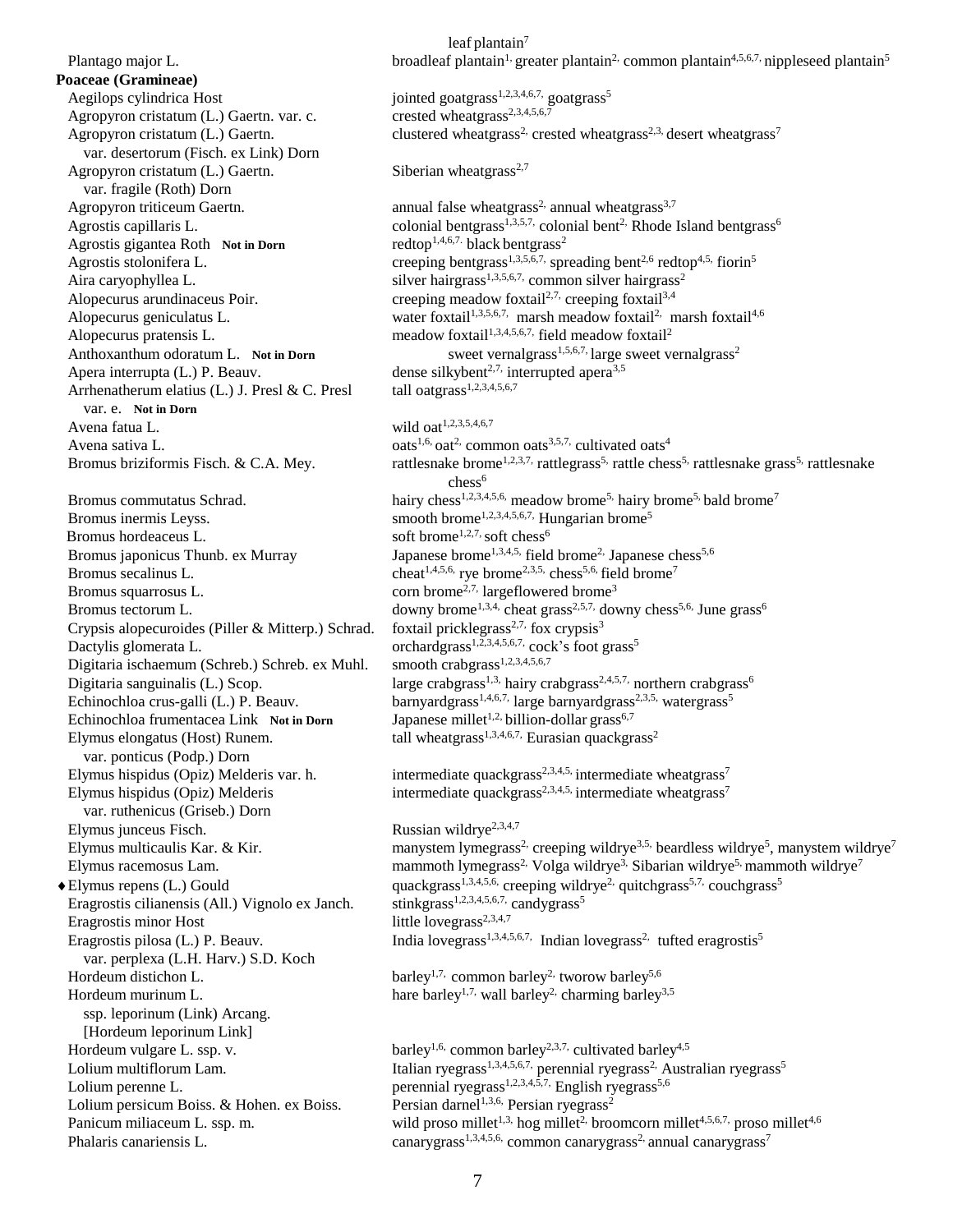Phleum pratense L. var. p. timothy<sup>1,3,4,6,7,</sup> common timothy<sup>2,5</sup> Poa annua L.<br>
Poa bulbosa L. ssp. vivipara (Koeler) Arcang. bulbous bluegrass<sup>1,2,3,4,5,7,</sup> speargrass<sup>6</sup> Poa bulbosa L. ssp. vivipara (Koeler) Arcang. Poa compressa L. Canada bluegrass<sup>1,3,4,5,6,7,</sup> flatstem bluegrass<sup>2</sup> Poa pratensis L. Kentucky bluegrass<sup>1,2,3,4,5,6,7</sup> Poa trivialis L. roughstalk bluegrass<sup>1,2,3,5,</sup> rough bluegrass<sup>6,7</sup>

 [Festuca arundinacea Schreb.] [Festuca pratensis Huds.] Secale cereale L. cultivated rye<sup>2,3,5,</sup> rye<sup>4,6,</sup> cereal rye<sup>7</sup> [Setaria glauca (L.) P. Beauv.]

Sorghum halepense (L.) Pers. Johnsongrass<sup>1,2,3,4,5,6,7</sup> Taeniatherum caputa-medusae (L.) Nevski medusahead<sup>1,2,7</sup> **Not in Dorn** Ventenata dubia (Leers) Coss. & Durieu ventenata<sup>1,2,3,5</sup>, North African grass<sup>2,7</sup>

### **Polygonaceae**

 [Polygonum persicaria L.] Rheum rhabarbarum L. Not in Dorn

Rumex stenophyllus Ledeb.  $narrow$  narrowleaf dock<sup>1,2,3,7</sup> **Portulacaceae Potamogetonaceae Ranunculaceae** Ranunculus repens L. creeping buttercup<sup>1,2,3,5,6,7</sup> **Resedaceae Rhamnaceae** [Rhamnus frangula L.] buckthorn<sup>7</sup> **Rosaceae** Alchemilla filicaulis var. f. **Not in Dorn** thinstem lady's mantle<sup>2,7</sup> [Cotoneaster aculifolia Turcz.]

Potentilla inclinata Vill. Not in Dorn ashy cinquefoil<sup>2,7</sup>

Polypogon monspeliensis (L.) Desf. rabbitfoot polypogon<sup>1,3,5,</sup> annual rabbitsfoot grass<sup>2,7,</sup> rabbitfoot grass<sup>4,6,</sup> annual beardgrass<sup>5</sup> Puccinellia distans (L.) Parl. spreading alkaligrass<sup>2,</sup> weeping alkaligrass<sup>3,5,7,</sup> European alkaligrass<sup>5,6</sup> Schedonorus arundinaceus (Schreb.) Dumort. tall fescue<sup>1,3,4,5,6,7,</sup> tall false ryegrass<sup>2</sup> alta fescue<sup>5,6,</sup> reed fescue<sup>5</sup> Schedonorus pratensis (Huds.) P. Beauv. meadow fescue<sup>1,3,4,5,6,7,</sup> meadow false ryegrass<sup>2</sup>, English fescue<sup>5</sup> Setaria italica (L.) P. Beauv. **foxtail millet**<sup>1,3,4,5,6,7,</sup> Italian bristlegrass<sup>2</sup>. Hungarian grass<sup>5</sup> Setaria pumila (Poir.) Roem. & Schult. ssp p. yellow foxtail<sup>1,3,4,7,</sup> yellow bristlegrass<sup>2,</sup> yellow foxtailgrass<sup>6</sup> Setaria verticillata (L.) P. Beauv. bristly foxtail<sup>1,3,4,5,</sup> rough bristlegrass<sup>2,</sup> bur bristlegrass<sup>5,</sup> bur foxtailgrass<sup>6</sup>, hooked bristlegrass<sup>7</sup> Setaria viridis (L.) P. Beauv. var. v. green foxtail<sup>1,3,4</sup>, green bristlegrass<sup>2,5,7,</sup> green foxtailgrass<sup>6</sup> Triticum aestivum L. bread wheat<sup>2,</sup> cultivated wheat<sup>3,5,</sup> wheat<sup>4,</sup> common wheat<sup>6,7</sup> Fallopia convolvulus (L.) Á. Löve wild buckwheat<sup>1,</sup> black bindweed<sup>2,3,5,6,7,</sup> climbing buckwheat<sup>4</sup>, wild buckwheat<sup>4,</sup> [Polygonum convolvulus L.] climbing bindweed<sup>5,</sup> knot bindweed<sup>5,</sup> ivy bindweed<sup>5,</sup> dullseed<sup>5,</sup> cornbind<sup>5</sup> Persicaria hydropiper (L.) Spach **Not in Dorn** marshpepper smartweed<sup>1,3,5,</sup> mild waterpepper<sup>2</sup>, water pepper<sup>4,6,</sup> smartweed<sup>5,</sup> marshpepper knotweed<sup>7</sup> Persicaria maculosa Gray ladysthumb<sup>1,2,3,4,6,</sup> spotted ladysthumb<sup>2,5,7,</sup> heartweed<sup>5</sup> Polygonum aviculare L. prostrate knotweed<sup>1,3,5,7</sup> yard knotweed<sup>2,</sup> knotweed<sup>4,</sup> doorweed<sup>5</sup><br>Rheum rhabarbarum L. Not in Dorn garden rhubarb<sup>2,7,</sup> rhubarb<sup>3,4</sup> Rumex acetosella L. red sorrel<sup>1,3,5,6,</sup> common sheep sorrel<sup>2,7</sup> sheep sorrel<sup>4,5,</sup> cow sorrel<sup>5,</sup> mountain sorrel<sup>5,</sup> field sorrel<sup>5,</sup> horse sorrel<sup>5,</sup> sour weed<sup>5</sup> Rumex crispus L. curly dock<sup>1,2,3,4,5,6,7,</sup> sour dock<sup>5</sup>, yellow dock<sup>5</sup> Rumex patientia L. spinach dock<sup>1,3,</sup> patience dock<sup>2,4,5,6,7</sup> Portulaca oleracea L. common purslane<sup>1,4,5,6,</sup> little hogweed<sup>2,7</sup> Potamogeton crispus L. curlyleaf pondweed<sup>1,3,</sup> curly pondweed<sup>2,6,7,</sup> curly muckweed<sup>4,</sup> curled pondweed<sup>5</sup> Ranunculus acris L. tall buttercup<sup>1,2,3,4,5,7,</sup> meadow buttercup<sup>5,6,</sup> common buttercup<sup>6,</sup> blisterplant<sup>6</sup> Ranunculus testiculatus Crantz bur buttercup<sup>1,3,6,</sup> curveseed butterwort<sup>2,7,</sup> hornseed buttercup<sup>5</sup> Reseda lutea L. yellow mignonette<sup>1,3,5,7,</sup> yellow upright mignonette<sup>2,</sup> wild mignonette<sup>4,</sup> reseda<sup>4</sup> Frangula alnus Mill.  $g$ lossy false buckthorn<sup>2,</sup> tall buckhthorn<sup>3</sup>. European alder buckthorn<sup>6</sup>, glossy Rhamnus cathartica L. **European buckthorn<sup>1,2,3,</sup> common buckthorn**<sup>4,6,7</sup> Cotoneaster lucidus Schltdl. hairystem cotoneaster<sup>2,</sup> shiny cotoneaster<sup>7</sup> Malus bacata (L.) Borkh. **Not in Dorn** Siberian crabapple<sup>2</sup>, Manchurian crab apple<sup>7</sup> Malus pumila Mill. cultvated apple<sup>2,5,</sup> common apple<sup>3,</sup> apple<sup>4,6,</sup> paradise apple<sup>7</sup> Potentilla argentea L. var. a. silvery cinquefoil<sup>1,3,4,5,7,</sup> silverleaf cinquefoil<sup>2</sup>, silvery fivefingers<sup>6</sup>